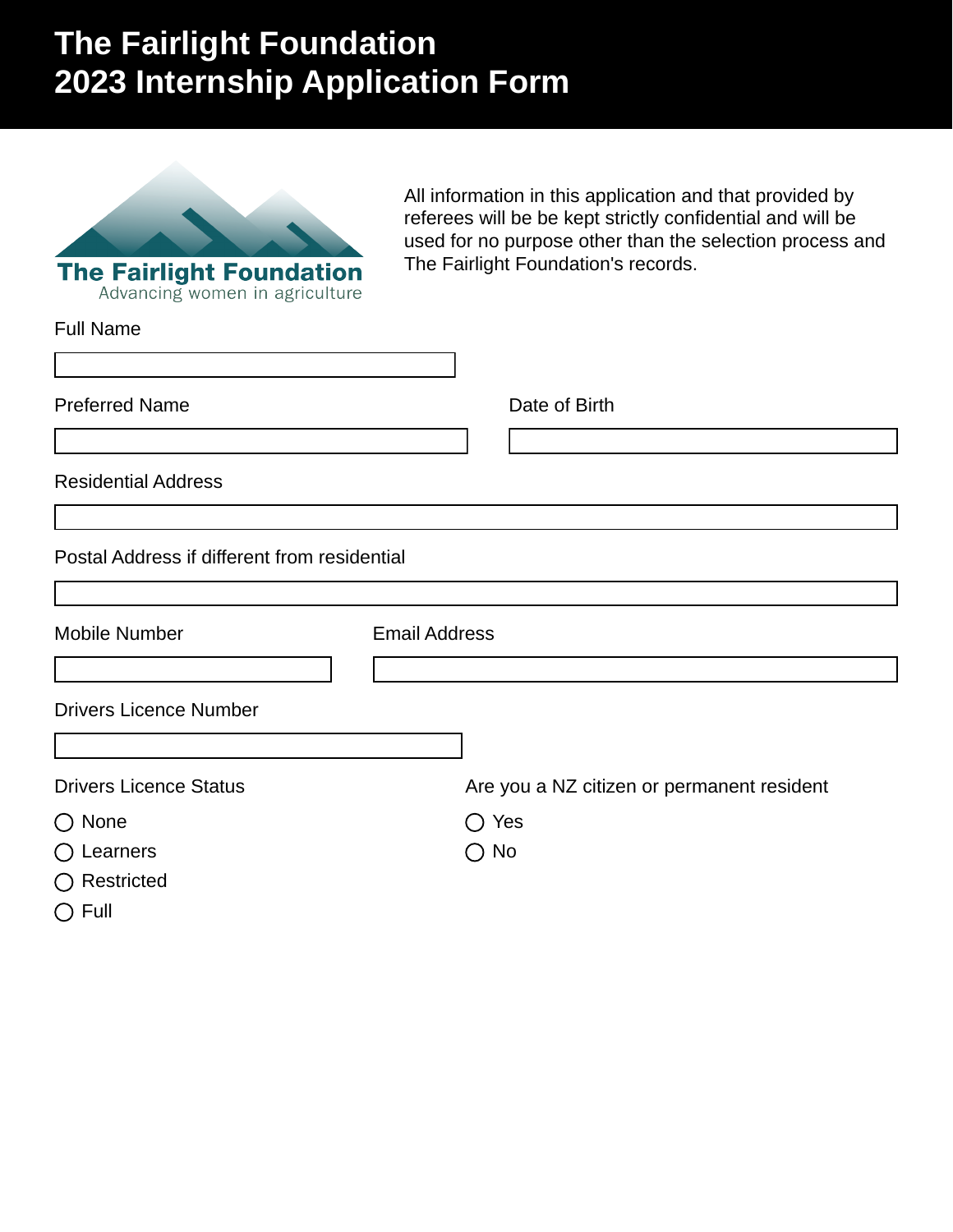## **Statement of Interest**

Please explain in 250 words or less why you are interested in The Fairlight Foundation 12 month internship course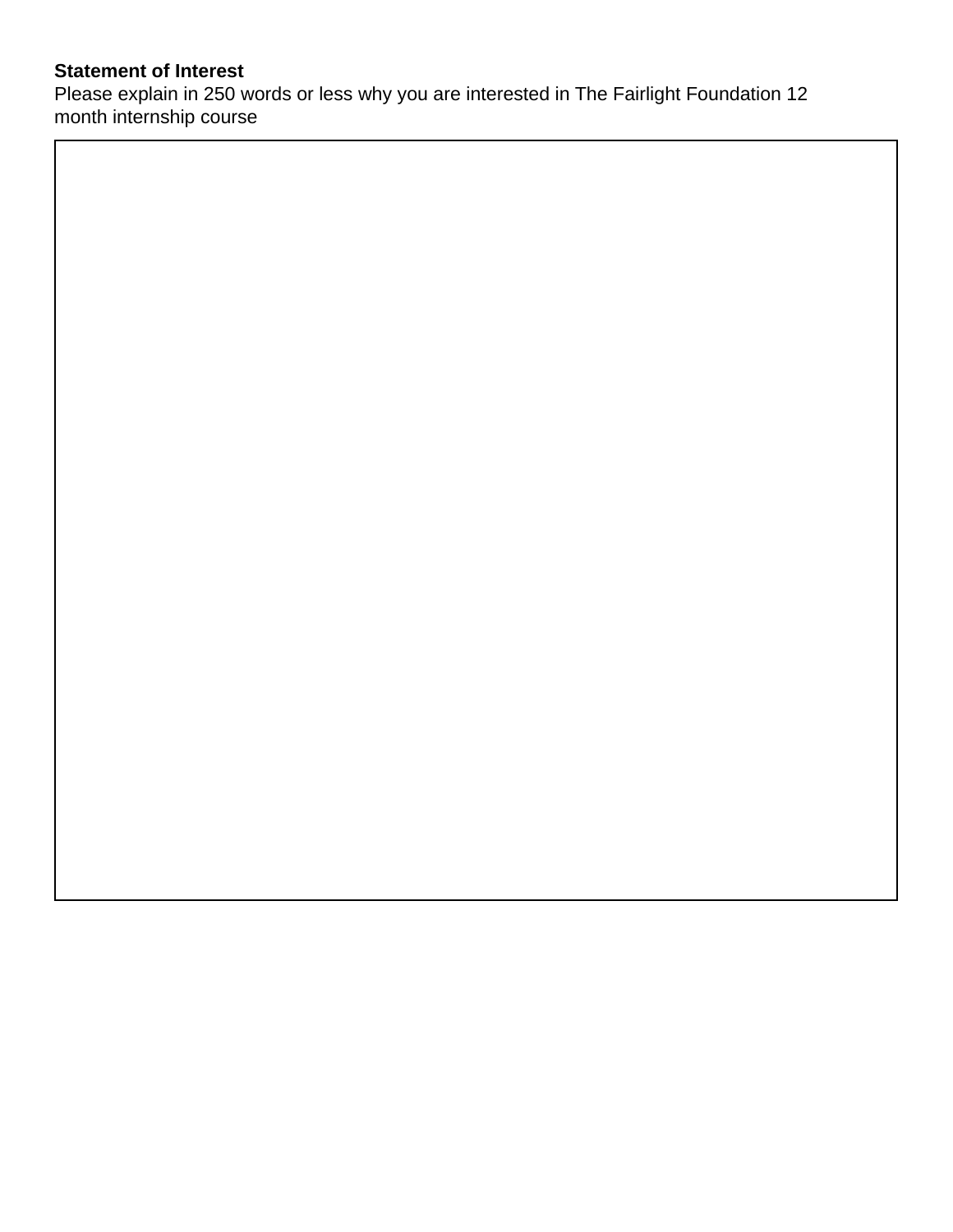#### **Education Information**

Please list all formal qualifications you have achieved including name of provider, qualification achieved and date at both secondary and tertiary level.

#### **Medical Information**

Do you have any medical conditions including allergies or any learning or physical impairments that may impair your ability to perform this internship? If Yes, Please state them below.

#### **Legal Information**

Do you have any convictions including driving infractions? If Yes, please state them below.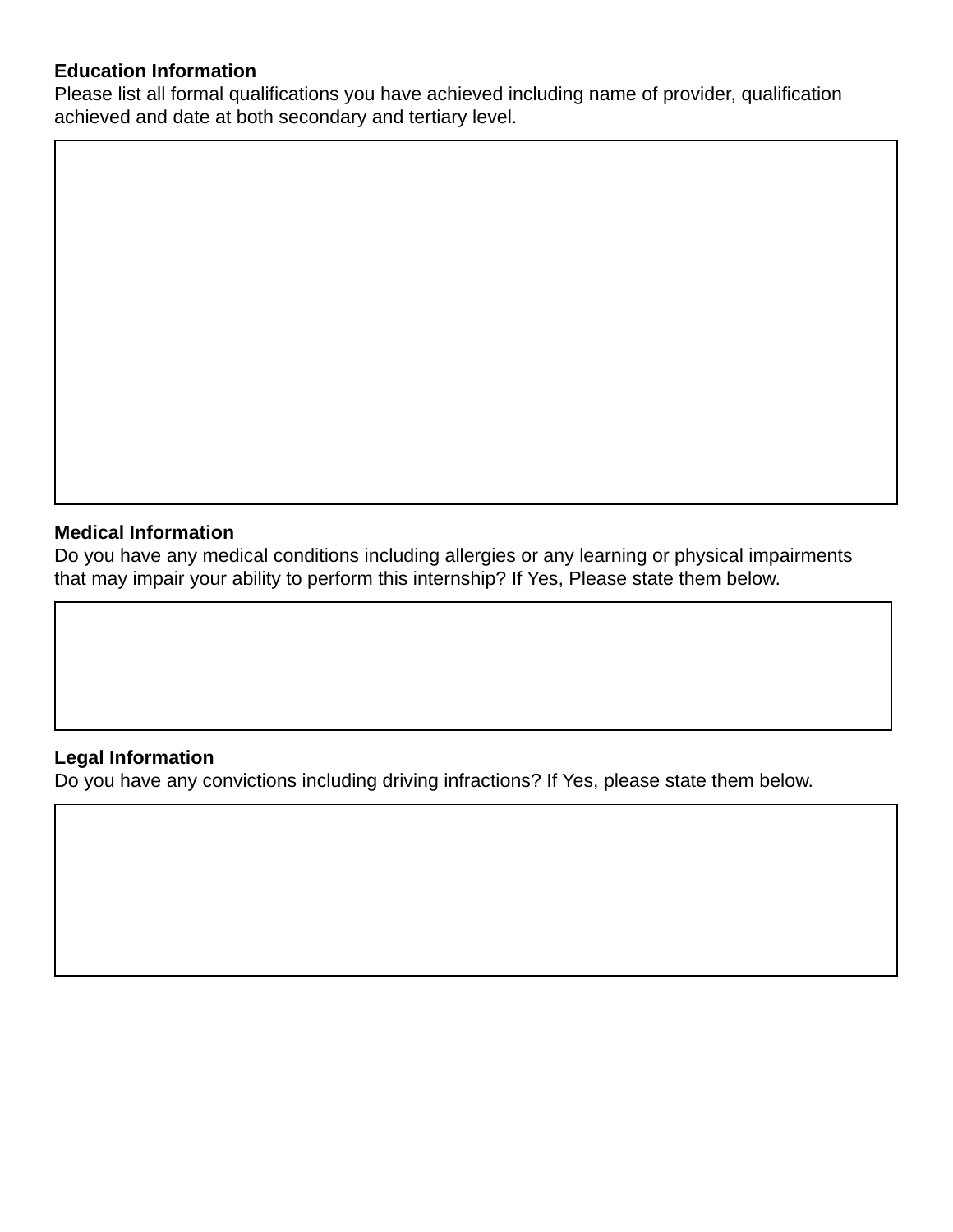# **Volunteer Work and Community Involvement**

Please list any volunteer work and community involvement work you have participated in. Include the name of club/organisation/activity, your role and level of involvement and the date.